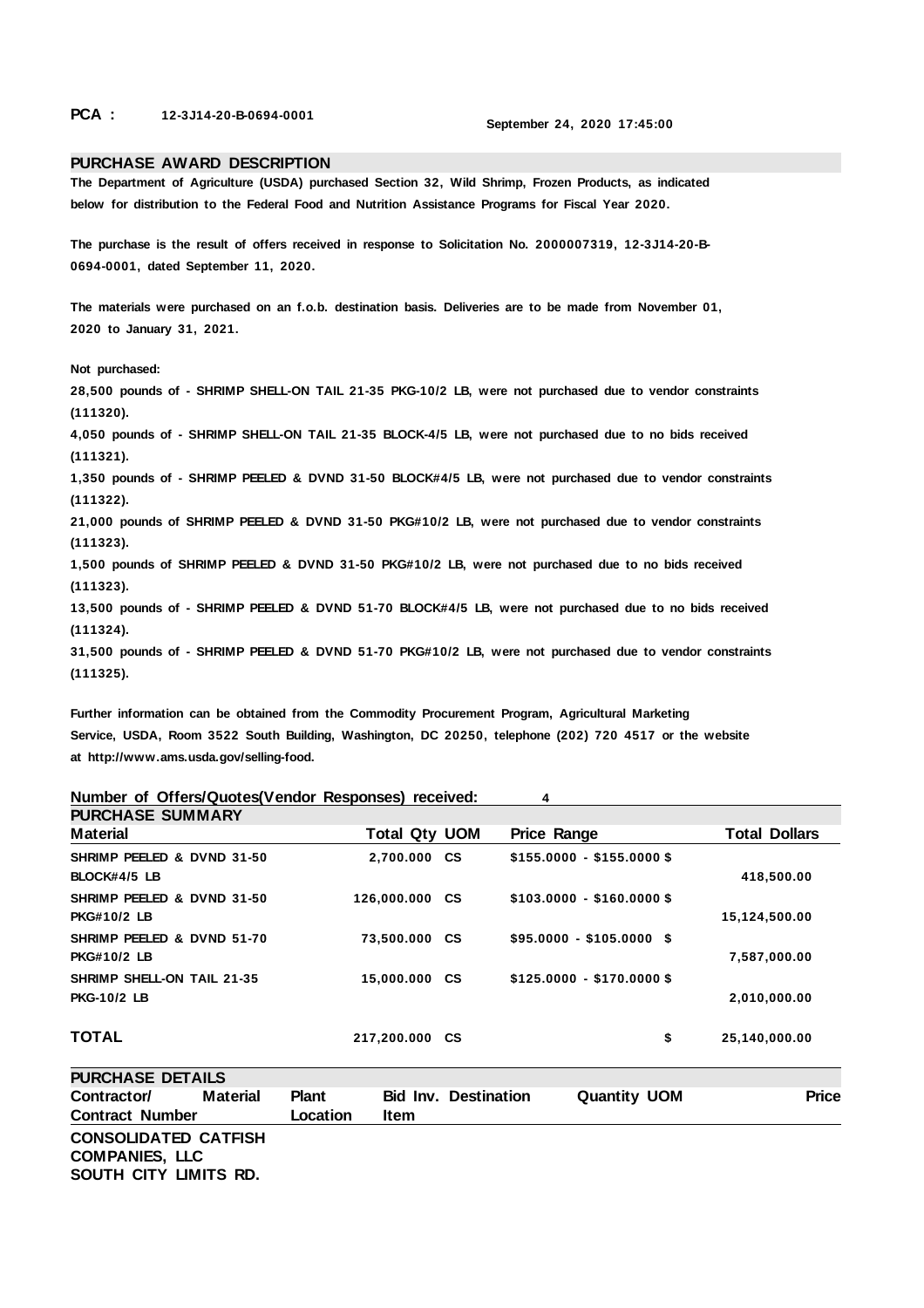| Contractor/<br><b>Contract Number</b> | <b>Material</b> | <b>Plant</b><br>Location                | Item | <b>Bid Inv. Destination</b>                    | <b>Quantity UOM</b> | <b>Price</b>   |
|---------------------------------------|-----------------|-----------------------------------------|------|------------------------------------------------|---------------------|----------------|
| ISOLA, MS 38754-0271                  |                 |                                         |      |                                                |                     |                |
| 12-3J14-20-C-3520<br>4100021813       |                 | Biloxi, MS                              |      |                                                |                     |                |
|                                       |                 | SHRIMP SHELL-ON TAIL 21-35 PKG-10/2 LB  |      |                                                |                     |                |
|                                       |                 |                                         | 5050 | <b>JENKINS</b><br><b>TOWNSHIP,</b><br>PA       | 375.000CS           | \$<br>170.0000 |
|                                       |                 |                                         | 5060 | NAZARETH,<br>PA                                | 375.000CS           | \$<br>170.0000 |
|                                       |                 |                                         | 5070 | <b>PHILADELPHIA</b><br>, PA                    | 750.000CS           | \$<br>170.0000 |
|                                       |                 |                                         | 5160 | <b>BROOKLYN</b><br>PARK, MN                    | 853.000CS           | \$<br>170.0000 |
|                                       |                 |                                         | 5170 | <b>GRAND</b><br><b>RAPIDS, MN</b>              | 270.000CS           | \$<br>170.0000 |
|                                       |                 |                                         | 5180 | NEW HOPE,<br><b>MN</b>                         | 377.000CS           | \$<br>170.0000 |
|                                       |                 | <b>Subtotal</b>                         |      |                                                | 3,000.000CS         |                |
|                                       |                 | SHRIMP PEELED & DVND 31-50 BLOCK#4/5 LB |      |                                                |                     |                |
|                                       |                 |                                         | 70   | EL PASO, TX                                    | 675.000CS           | \$<br>155.0000 |
|                                       |                 |                                         | 80   | <b>SAN</b><br>ANTONIO, TX                      | 675.000CS           | \$<br>155.0000 |
|                                       |                 |                                         | 100  | HOUSTON,<br><b>TX</b>                          | 675.000CS           | \$<br>155.0000 |
|                                       |                 |                                         | 110  | <b>SAN</b><br>ANTONIO, TX                      | 675.000CS           | \$<br>155.0000 |
|                                       |                 | <b>Subtotal</b>                         |      |                                                | 2,700.000CS         |                |
|                                       |                 | SHRIMP PEELED & DVND 31-50 PKG#10/2 LB  |      |                                                |                     |                |
|                                       |                 |                                         | 210  | <b>SAN</b><br><b>BERNARDINO,</b><br>${\sf CA}$ | 1,500.000CS         | \$<br>160.0000 |
|                                       |                 |                                         | 240  | <b>SANTA</b><br>MARIA, CA                      | 1,500.000CS         | \$<br>160.0000 |
|                                       |                 |                                         | 310  | <b>WATSONVILL</b><br>E, CA                     | 1,500.000CS         | \$<br>160.0000 |
|                                       |                 |                                         | 350  | <b>EAST</b><br>HARTFORD,<br><b>CT</b>          | 1,500.000CS         | \$<br>160.0000 |
|                                       |                 |                                         | 400  | <b>DELAWARE</b><br>CITY, DE                    | 1,500.000CS         | \$<br>160.0000 |
|                                       |                 |                                         | 980  | GASSAWAY,                                      | 1,000.000CS         | \$             |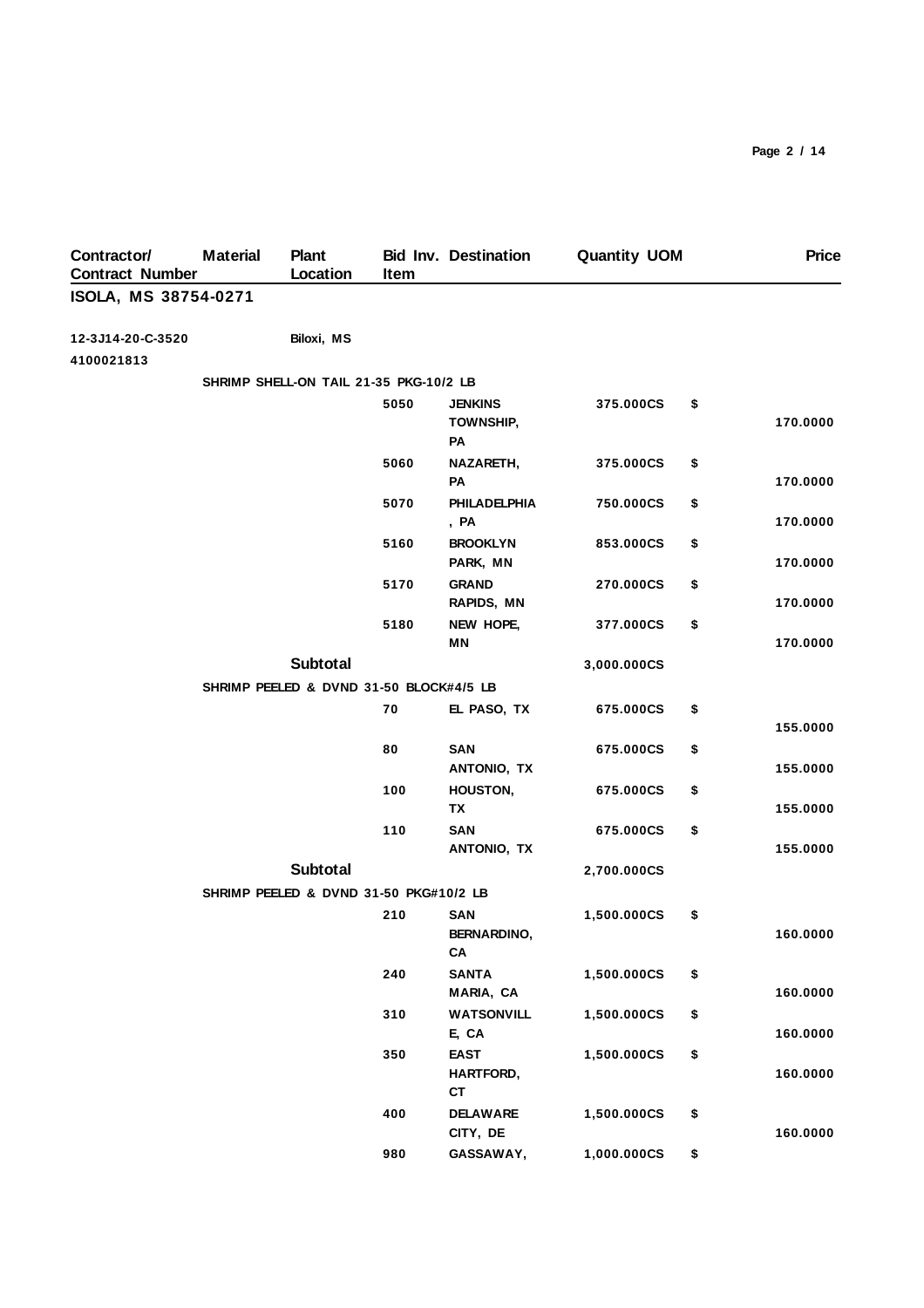| Contractor/<br><b>Contract Number</b>                                                           | <b>Material</b>       | <b>Plant</b><br>Location               | Item | <b>Bid Inv. Destination</b> | <b>Quantity UOM</b> | <b>Price</b>       |
|-------------------------------------------------------------------------------------------------|-----------------------|----------------------------------------|------|-----------------------------|---------------------|--------------------|
|                                                                                                 |                       |                                        |      | WV                          |                     | 160.0000           |
|                                                                                                 |                       |                                        | 990  | HUNTINGTON,<br>WV           | 500.000CS           | \$<br>160.0000     |
|                                                                                                 |                       |                                        | 1010 | GASSAWAY,<br>WV             | 1,000.000CS         | \$<br>160.0000     |
|                                                                                                 |                       |                                        | 1020 | HUNTINGTON,<br>WV           | 500.000CS           | \$<br>160.0000     |
|                                                                                                 |                       |                                        | 1970 | DAVENPORT,<br>IA            | 500.000CS           | \$<br>160.0000     |
|                                                                                                 |                       |                                        | 1980 | GENEVA, IL                  | 1,000.000CS         | \$<br>160.0000     |
|                                                                                                 |                       |                                        | 2030 | <b>EVANSVILLE,</b><br>IN    | 300.000CS           | \$<br>160.0000     |
|                                                                                                 |                       |                                        | 2040 | <b>BRIDGETON,</b><br>MO     | 1,200.000CS         | \$<br>160.0000     |
|                                                                                                 |                       |                                        | 2430 | <b>MADISON, WI</b>          | 460.000CS           | \$<br>160.0000     |
|                                                                                                 |                       |                                        | 2440 | <b>MILWAUKEE,</b><br>WI     | 1,040.000CS         | \$<br>160.0000     |
|                                                                                                 |                       | <b>Subtotal</b>                        |      |                             | 15,000.000CS        |                    |
|                                                                                                 | <b>Contract Total</b> |                                        |      |                             | 20,700.000CS        | \$<br>3,328,500.00 |
| <b>Contractor Total</b>                                                                         |                       |                                        |      |                             | 20,700.000 CS       | \$<br>3,328,500.00 |
| <b>LAFITTE FROZEN FOODS</b><br><b>CORPORATION</b><br>5165 Caroline St<br>Lafitte, LA 70067-5423 |                       |                                        |      |                             |                     |                    |
| 12-3J14-20-C-3521<br>4100021814                                                                 |                       | VIOLET, LA                             |      |                             |                     |                    |
|                                                                                                 |                       | SHRIMP SHELL-ON TAIL 21-35 PKG-10/2 LB |      |                             |                     |                    |
|                                                                                                 |                       |                                        | 4890 | HOMESTEAD,<br>FL.           | 1,500.000CS         | \$<br>125.0000     |
|                                                                                                 |                       |                                        | 4910 | <b>JACKSONVILL</b><br>E, FL | 1,500.000CS         | \$<br>125.0000     |
|                                                                                                 |                       |                                        | 4910 | <b>JACKSONVILL</b><br>E, FL | 1,500.000CS         | \$<br>125.0000     |
|                                                                                                 |                       |                                        | 4930 | <b>PEMBROKE</b><br>PARK, FL | 1,500.000CS         | \$<br>125.0000     |
|                                                                                                 |                       |                                        | 5200 | <b>CLEARWATER</b><br>, FL   | 363.000CS           | \$<br>125.0000     |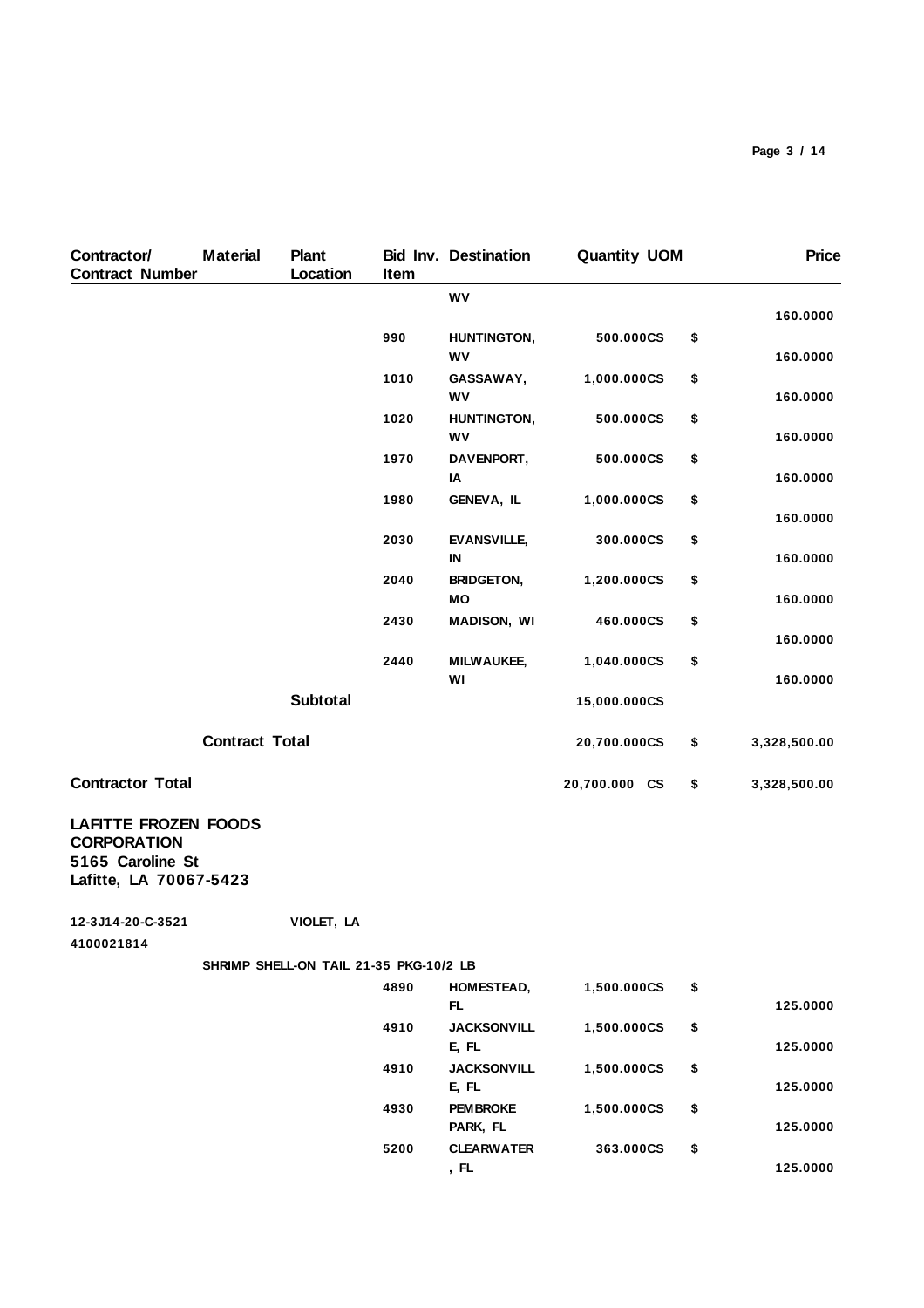| Contractor/<br><b>Contract Number</b> | <b>Material</b>       | <b>Plant</b><br>Location               | Item | <b>Bid Inv. Destination</b> | <b>Quantity UOM</b> | <b>Price</b>       |
|---------------------------------------|-----------------------|----------------------------------------|------|-----------------------------|---------------------|--------------------|
|                                       |                       |                                        | 5210 | PORT RICHEY,<br>FL          | 228.000CS           | \$<br>125.0000     |
|                                       |                       |                                        | 5220 | TAMPA, FL                   | 909.000CS           | \$<br>125.0000     |
|                                       |                       |                                        | 5240 | <b>MONTGOMER</b><br>Y, AL   | 886.000CS           | \$<br>125.0000     |
|                                       |                       |                                        | 5250 | THEODORE,<br><b>AL</b>      | 614.000CS           | \$<br>125.0000     |
|                                       |                       |                                        | 5270 | BIRMINGHAM,<br><b>AL</b>    | 886.000CS           | \$<br>125.0000     |
|                                       |                       |                                        | 5280 | <b>MONTGOMER</b><br>Y, AL   | 614.000CS           | \$<br>125.0000     |
|                                       |                       |                                        | 5340 | <b>CLEARWATER</b><br>, FL   | 363.000CS           | \$<br>125.0000     |
|                                       |                       |                                        | 5350 | PORT RICHEY,<br>FL.         | 228.000CS           | \$<br>125.0000     |
|                                       |                       |                                        | 5360 | TAMPA, FL                   | 909.000CS           | \$<br>125.0000     |
|                                       |                       | <b>Subtotal</b>                        |      |                             | 12,000.000CS        |                    |
|                                       |                       | SHRIMP PEELED & DVND 31-50 PKG#10/2 LB |      |                             |                     |                    |
|                                       |                       |                                        | 460  | <b>EAST POINT,</b><br>GА    | 1,500.000CS         | \$<br>117.0000     |
|                                       |                       |                                        | 620  | JACKSON,<br>MS              | 1,500.000CS         | \$<br>117.0000     |
|                                       |                       |                                        | 710  | <b>BUFFALO, NY</b>          | 1,500.000CS         | \$<br>119.0000     |
|                                       |                       |                                        | 740  | LATHAM, NY                  | 1,500.000CS         | \$<br>119.0000     |
|                                       |                       |                                        | 1760 | <b>CLEARWATER</b><br>, FL   | 363.000CS           | \$<br>117.0000     |
|                                       |                       |                                        | 1770 | PORT RICHEY,<br>FL          | 228.000CS           | \$<br>117.0000     |
|                                       |                       |                                        | 1780 | TAMPA, FL                   | 909.000CS           | \$<br>117.0000     |
|                                       |                       | Subtotal                               |      |                             | 7,500.000CS         |                    |
|                                       |                       | SHRIMP PEELED & DVND 51-70 PKG#10/2 LB |      |                             |                     |                    |
|                                       |                       |                                        | 3090 | <b>BATON</b><br>ROUGE, LA   | 1,500.000CS         | \$<br>105.0000     |
|                                       |                       | Subtotal                               |      |                             | 1,500.000CS         |                    |
|                                       | <b>Contract Total</b> |                                        |      |                             | 21,000.000CS        | \$<br>2,541,000.00 |
| <b>Contractor Total</b>               |                       |                                        |      |                             | 21,000.000 CS       | \$<br>2,541,000.00 |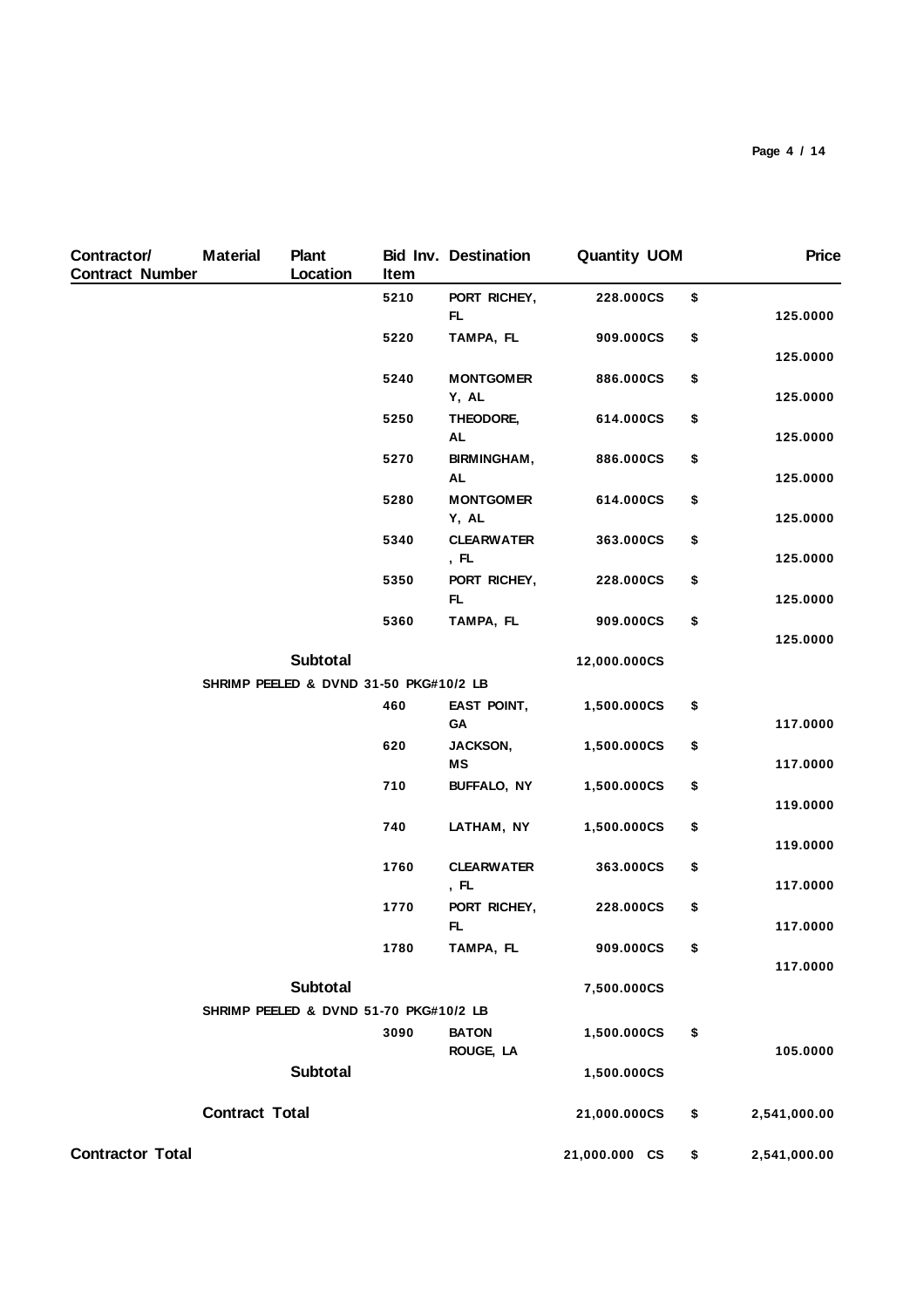| Contractor/                                                                               | <b>Material</b> | <b>Plant</b>                           |      | <b>Bid Inv. Destination</b> | <b>Quantity UOM</b> | <b>Price</b>   |
|-------------------------------------------------------------------------------------------|-----------------|----------------------------------------|------|-----------------------------|---------------------|----------------|
| <b>Contract Number</b>                                                                    |                 | Location                               | Item |                             |                     |                |
| <b>OCEAN SELECT SEAFOOD,</b><br>L.L.C<br>1019 Nina Hwy<br>Breaux Bridge, LA<br>70517-7720 |                 |                                        |      |                             |                     |                |
| 12-3J14-20-C-3522                                                                         |                 | BREAUX BRIDGE, LA                      |      |                             |                     |                |
| 4100021815                                                                                |                 | SHRIMP PEELED & DVND 31-50 PKG#10/2 LB |      |                             |                     |                |
|                                                                                           |                 |                                        | 140  | IMPERIAL, CA                | 1,500.000CS         | \$             |
|                                                                                           |                 |                                        |      |                             |                     | 115.0000       |
|                                                                                           |                 |                                        | 150  | IMPERIAL, CA                | 1,500.000CS         | \$             |
|                                                                                           |                 |                                        |      |                             |                     | 115.0000       |
|                                                                                           |                 |                                        | 190  | MERCED, CA                  | 1,500.000CS         | \$<br>115.0000 |
|                                                                                           |                 |                                        | 210  | SAN                         | 1,500.000CS         | \$             |
|                                                                                           |                 |                                        |      | <b>BERNARDINO,</b><br>CA    |                     | 115.0000       |
|                                                                                           |                 |                                        | 230  | <b>SANTA</b>                | 1,500.000CS         | \$             |
|                                                                                           |                 |                                        |      | MARIA, CA                   |                     | 115.0000       |
|                                                                                           |                 |                                        | 270  | VERNON, CA                  | 1,500.000CS         | \$<br>115.0000 |
|                                                                                           |                 |                                        | 280  | VERNON, CA                  | 1,500.000CS         | \$             |
|                                                                                           |                 |                                        |      |                             |                     | 115.0000       |
|                                                                                           |                 |                                        | 290  | <b>VERNON, CA</b>           | 1,500.000CS         | \$             |
|                                                                                           |                 |                                        | 330  | DENVER, CO                  | 1,500.000CS         | \$<br>115.0000 |
|                                                                                           |                 |                                        |      |                             |                     | 115.0000       |
|                                                                                           |                 |                                        | 370  | <b>WALLINGFOR</b>           | 1,500.000CS         | \$             |
|                                                                                           |                 |                                        |      | D, CT                       |                     | 115.0000       |
|                                                                                           |                 |                                        | 390  | <b>DELAWARE</b><br>CITY, DE | 1,500.000CS         | \$<br>115.0000 |
|                                                                                           |                 |                                        | 420  | <b>PEMBROKE</b>             | 1,500.000CS         | \$             |
|                                                                                           |                 |                                        |      | PARK, FL                    |                     | 115.0000       |
|                                                                                           |                 |                                        | 440  | ATHENS, GA                  | 1,500.000CS         | \$             |
|                                                                                           |                 |                                        | 480  | PITI, GU                    | 1,500.000CS         | \$<br>115.0000 |
|                                                                                           |                 |                                        |      |                             |                     | 115.0000       |
|                                                                                           |                 |                                        | 500  | DAVENPORT,                  | 1,500.000CS         | \$             |
|                                                                                           |                 |                                        |      | IA                          |                     | 115.0000       |
|                                                                                           |                 |                                        | 520  | CHICAGO, IL                 | 1,500.000CS         | \$<br>115.0000 |
|                                                                                           |                 |                                        | 530  | CHICAGO, IL                 | 1,500.000CS         | \$             |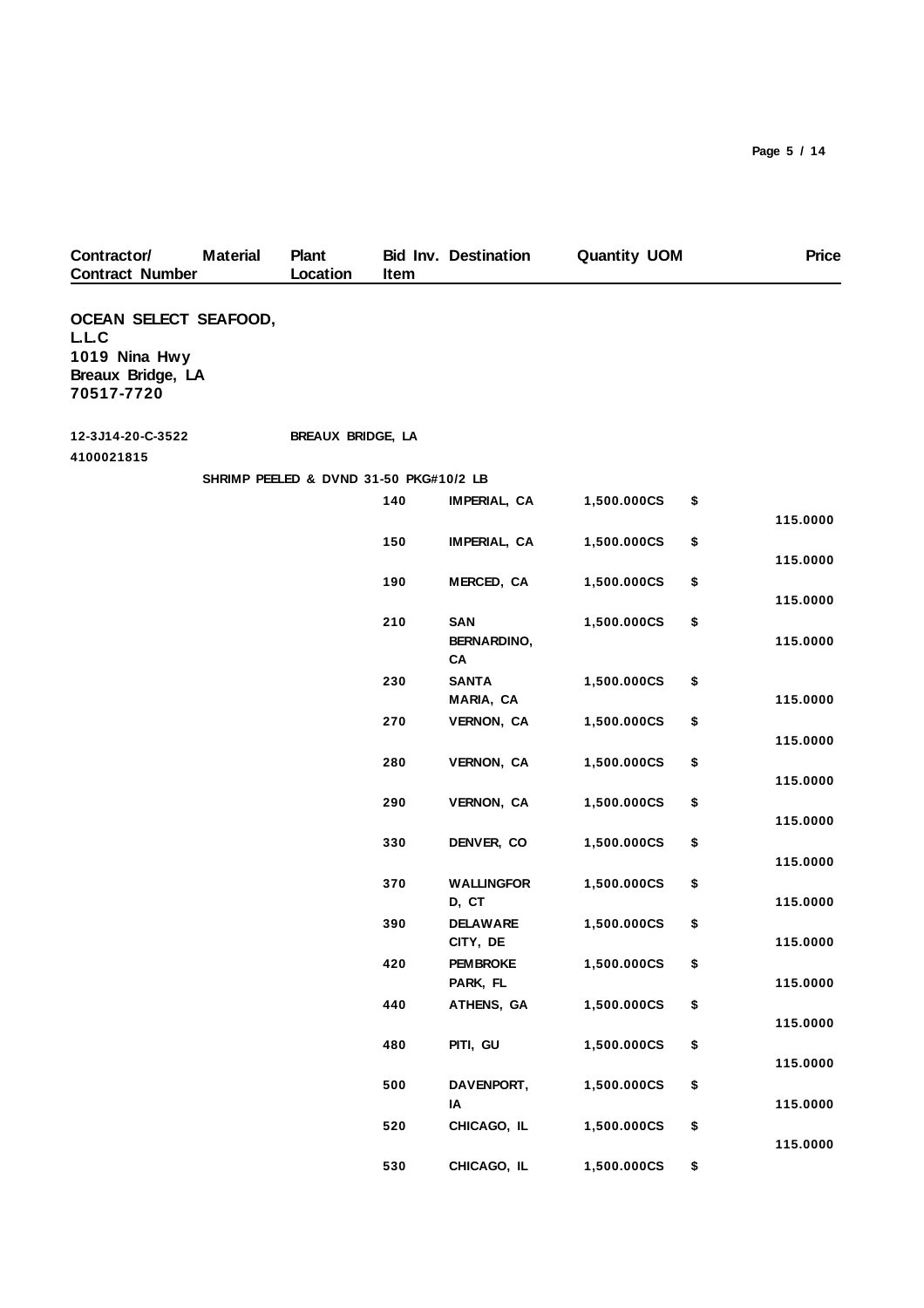| Contractor/<br><b>Contract Number</b> | <b>Material</b> | <b>Plant</b><br>Location | Item | <b>Bid Inv. Destination</b>    | <b>Quantity UOM</b> | <b>Price</b>   |
|---------------------------------------|-----------------|--------------------------|------|--------------------------------|---------------------|----------------|
|                                       |                 |                          |      |                                |                     | 115.0000       |
|                                       |                 |                          | 550  | GENEVA, IL                     | 1,500.000CS         | \$<br>115.0000 |
|                                       |                 |                          | 590  | AUBURN, ME                     | 1,500.000CS         | \$             |
|                                       |                 |                          | 610  | JACKSON,                       | 1,500.000CS         | \$<br>115.0000 |
|                                       |                 |                          |      | MS                             |                     | 115.0000       |
|                                       |                 |                          | 640  | PENNSAUKEN,<br><b>NJ</b>       | 1,500.000CS         | \$<br>115.0000 |
|                                       |                 |                          | 650  | PENNSAUKEN,                    | 1,500.000CS         | \$             |
|                                       |                 |                          |      | <b>NJ</b>                      |                     | 115.0000       |
|                                       |                 |                          | 670  | <b>ALBUQUERQU</b><br>E, NM     | 1,500.000CS         | \$<br>115.0000 |
|                                       |                 |                          | 690  | MCCARRAN,                      | 1,500.000CS         | \$             |
|                                       |                 |                          | 730  | <b>NV</b><br>LATHAM, NY        | 1,500.000CS         | \$<br>115.0000 |
|                                       |                 |                          |      |                                |                     | 115.0000       |
|                                       |                 |                          | 750  | LATHAM, NY                     | 1,500.000CS         | \$             |
|                                       |                 |                          | 750  | LATHAM, NY                     | 1,500.000CS         | \$<br>115.0000 |
|                                       |                 |                          |      |                                |                     | 115.0000       |
|                                       |                 |                          | 770  | SYRACUSE,                      | 1,500.000CS         | \$             |
|                                       |                 |                          |      | <b>NY</b>                      |                     | 115.0000       |
|                                       |                 |                          | 790  | AKRON, OH                      | 1,500.000CS         | \$<br>115.0000 |
|                                       |                 |                          | 810  | CLEVELAND,                     | 1,500.000CS         | \$             |
|                                       |                 |                          |      | OH                             |                     | 115.0000       |
|                                       |                 |                          | 830  | <b>GROVE CITY,</b><br>OH       | 1,500.000CS         | \$<br>115.0000 |
|                                       |                 |                          | 850  | PORTLAND,                      | 1,500.000CS         | \$             |
|                                       |                 |                          |      | OR                             |                     | 115.0000       |
|                                       |                 |                          | 860  | PORTLAND,                      | 1,500.000CS         | \$<br>115.0000 |
|                                       |                 |                          | 870  | OR<br>PORTLAND,                | 1,500.000CS         | \$             |
|                                       |                 |                          |      | OR                             |                     | 115.0000       |
|                                       |                 |                          | 890  | <b>MEMPHIS, TN</b>             | 1,500.000CS         | \$             |
|                                       |                 |                          |      |                                |                     | 115.0000       |
|                                       |                 |                          | 910  | <b>NASHVILLE,</b><br><b>TN</b> | 1,500.000CS         | \$<br>115.0000 |
|                                       |                 |                          | 920  | <b>NASHVILLE,</b>              | 1,500.000CS         | \$             |
|                                       |                 |                          |      | <b>TN</b>                      |                     | 115.0000       |
|                                       |                 |                          | 940  | <b>SALT LAKE</b><br>CITY, UT   | 1,500.000CS         | \$<br>115.0000 |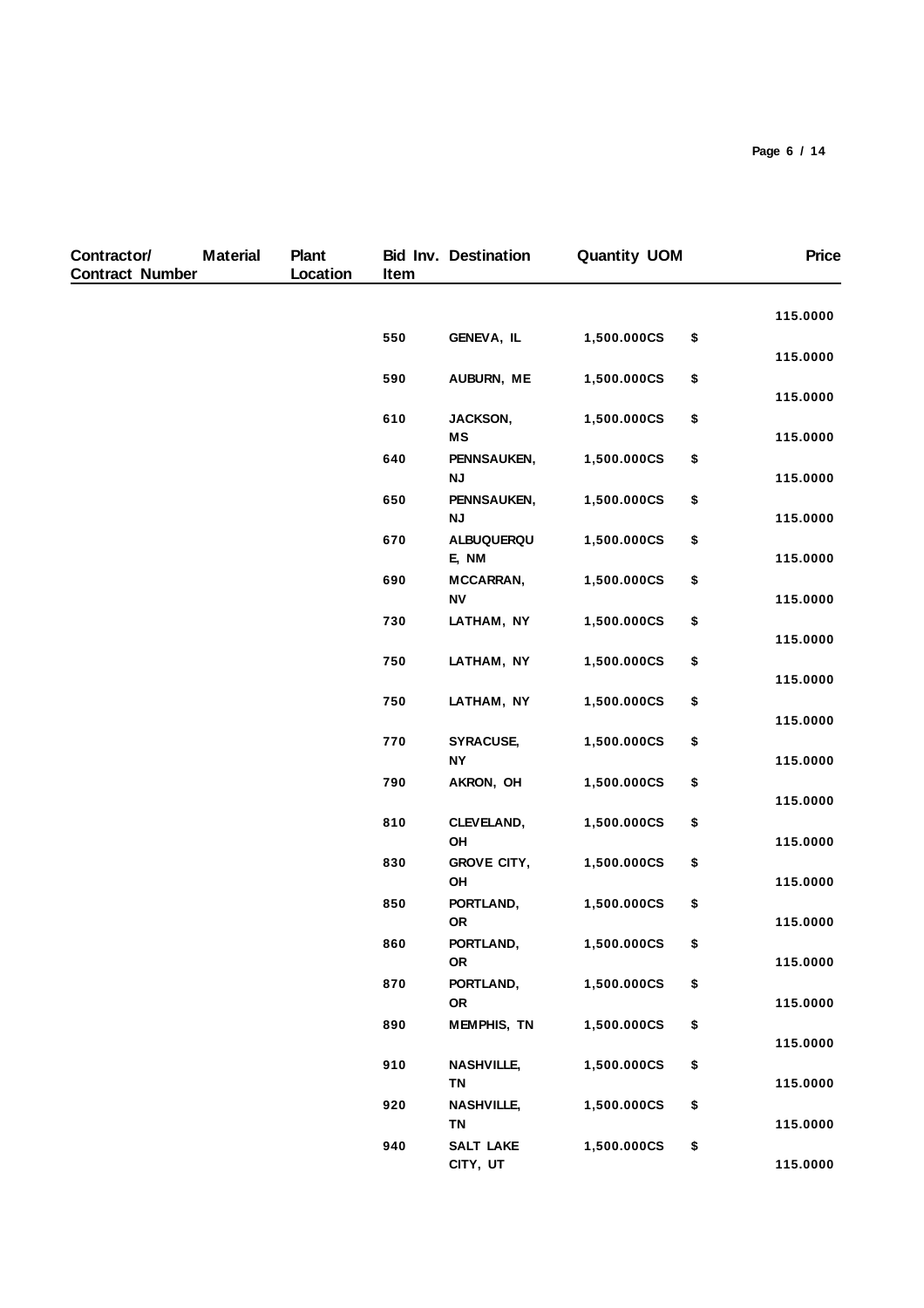| Contractor/<br><b>Contract Number</b> | <b>Material</b> | <b>Plant</b><br>Location | Item | <b>Bid Inv. Destination</b>               | <b>Quantity UOM</b> | <b>Price</b>               |
|---------------------------------------|-----------------|--------------------------|------|-------------------------------------------|---------------------|----------------------------|
|                                       |                 |                          | 960  | SEATTLE, WA                               | 1,500.000CS         | \$<br>115.0000             |
|                                       |                 |                          | 1120 | EL PASO, TX                               | 750.000CS           | \$                         |
|                                       |                 |                          | 1130 | SAN<br>ANTONIO, TX                        | 750.000CS           | \$<br>115.0000<br>115.0000 |
|                                       |                 |                          | 1150 | <b>CLINTON</b><br><b>TOWNSHIP,</b><br>MI  | 450.000CS           | \$<br>115.0000             |
|                                       |                 |                          | 1160 | ELMIRA, MI                                | 750.000CS           | \$<br>115.0000             |
|                                       |                 |                          | 1170 | <b>WARREN, MI</b>                         | 300.000CS           | \$<br>115.0000             |
|                                       |                 |                          | 1260 | FORT MYERS,<br>FL.                        | 1,000.000CS         | \$<br>115.0000             |
|                                       |                 |                          | 1270 | TAMPA, FL                                 | 500.000CS           | \$<br>115.0000             |
|                                       |                 |                          | 1290 | HAMPTON,<br>VA                            | 750.000CS           | \$<br>115.0000             |
|                                       |                 |                          | 1300 | <b>RICHMOND,</b><br>VA                    | 750.000CS           | \$<br>115.0000             |
|                                       |                 |                          | 1320 | CHICAGO, IL                               | 1,200.000CS         | \$<br>115.0000             |
|                                       |                 |                          | 1330 | PEORIA, IL                                | 300.000CS           | \$<br>115.0000             |
|                                       |                 |                          | 1350 | ANN ARBOR,<br>MI                          | 375.000CS           | \$<br>115.0000             |
|                                       |                 |                          | 1360 | <b>BATTLE</b><br>CREEK, MI                | 825.000CS           | \$<br>115.0000             |
|                                       |                 |                          | 1370 | <b>CLINTON</b><br>TOWNSHIP,<br>MI         | 300.000CS           | \$<br>115.0000             |
|                                       |                 |                          | 1450 | FLINT, MI                                 | 750.000CS           | \$<br>115.0000             |
|                                       |                 |                          | 1460 | FLINT, MI                                 | 750.000CS           | \$<br>115.0000             |
|                                       |                 |                          | 1480 | <b>EAST</b><br><b>STROUDSBUR</b><br>G, PA | 375.000CS           | \$<br>115.0000             |
|                                       |                 |                          | 1490 | <b>JENKINS</b><br><b>TOWNSHIP,</b><br>PA  | 375.000CS           | \$<br>115.0000             |
|                                       |                 |                          | 1500 | <b>PHILADELPHIA</b><br>, PA               | 750.000CS           | \$<br>115.0000             |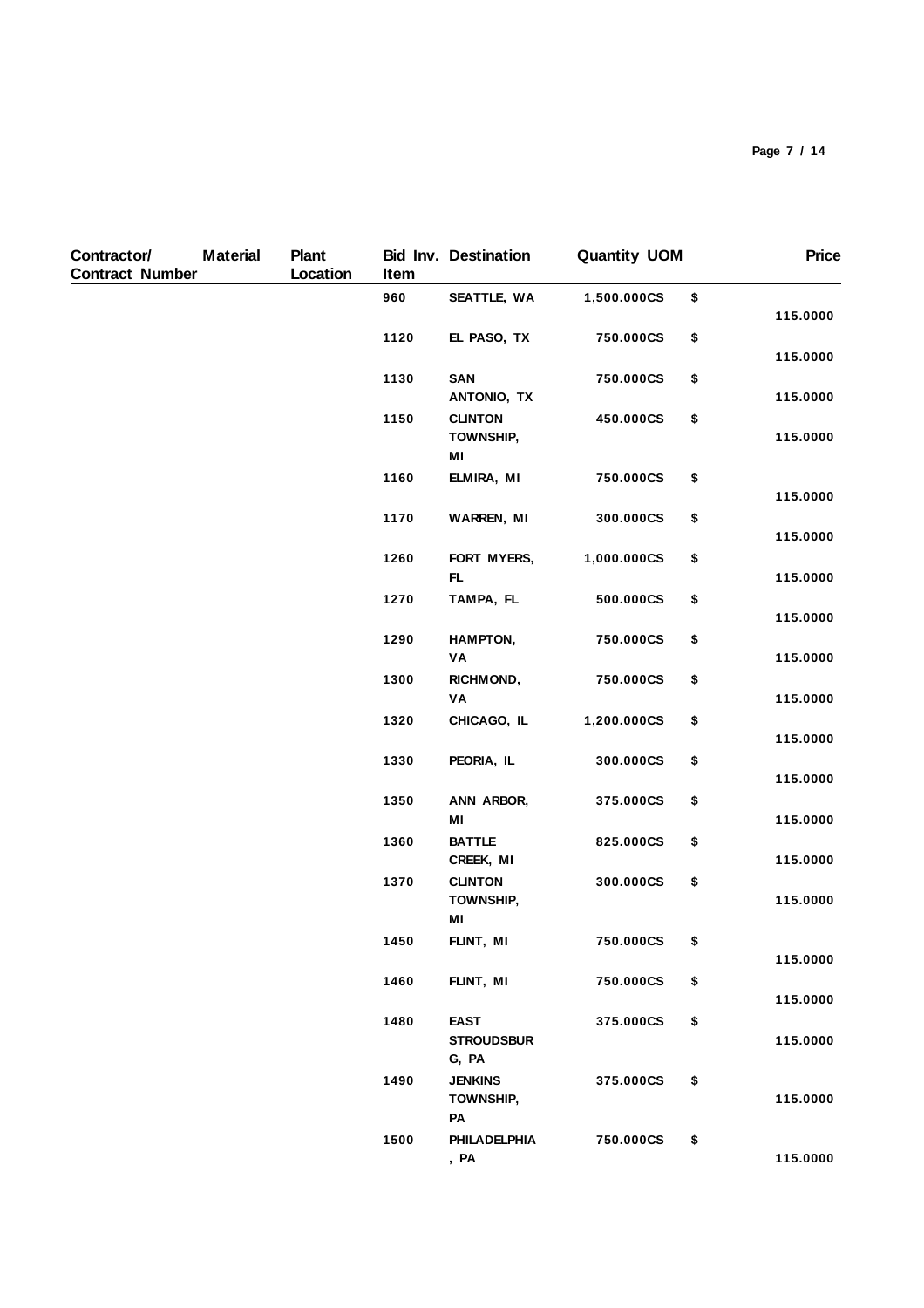| Contractor/<br><b>Contract Number</b> | <b>Material</b> | <b>Plant</b><br>Location | Item | <b>Bid Inv. Destination</b>                  | <b>Quantity UOM</b> | <b>Price</b>   |
|---------------------------------------|-----------------|--------------------------|------|----------------------------------------------|---------------------|----------------|
|                                       |                 |                          | 1560 | <b>GREENVILLE,</b><br><b>SC</b>              | 750.000CS           | \$<br>115.0000 |
|                                       |                 |                          | 1570 | <b>NO</b><br><b>CHARLESTON,</b><br><b>SC</b> | 750.000CS           | \$<br>115.0000 |
|                                       |                 |                          | 1590 | <b>PHILADELPHIA</b><br>, PA                  | 750.000CS           | \$<br>115.0000 |
|                                       |                 |                          | 1600 | <b>SINKING</b><br>SPRING, PA                 | 750.000CS           | \$<br>115.0000 |
|                                       |                 |                          | 1620 | EWING, NJ                                    | 750.000CS           | \$<br>115.0000 |
|                                       |                 |                          | 1630 | <b>VINELAND,</b><br><b>NJ</b>                | 375.000CS           | \$<br>115.0000 |
|                                       |                 |                          | 1640 | <b>VINELAND,</b><br><b>NJ</b>                | 375.000CS           | \$<br>115.0000 |
|                                       |                 |                          | 1880 | DELMONT, PA                                  | 750.000CS           | \$<br>115.0000 |
|                                       |                 |                          | 1890 | PITTSBURGH,<br>PA                            | 750.000CS           | \$<br>115.0000 |
|                                       |                 |                          | 1910 | EGG HARBOR,<br><b>NJ</b>                     | 375.000CS           | \$<br>115.0000 |
|                                       |                 |                          | 1920 | HILLSIDE, NJ                                 | 1,125.000CS         | \$<br>115.0000 |
|                                       |                 |                          | 1940 | KINGSPORT,<br><b>TN</b>                      | 690.000CS           | \$<br>115.0000 |
|                                       |                 |                          | 1950 | <b>MEMPHIS, TN</b>                           | 810.000CS           | \$<br>115.0000 |
|                                       |                 |                          | 2000 | DENVER, CO                                   | 1,125.000CS         | \$<br>115.0000 |
|                                       |                 |                          | 2010 | PALISADE,<br>co                              | 375.000CS           | \$<br>115.0000 |
|                                       |                 |                          | 2130 | BOSTON, MA                                   | 1,125.000CS         | \$<br>115.0000 |
|                                       |                 |                          | 2140 | <b>SHREWSBURY</b><br>, MA                    | 375.000CS           | \$<br>115.0000 |
|                                       |                 |                          | 2160 | <b>BRIDGETON,</b><br>MО                      | 750.000CS           | \$<br>115.0000 |
|                                       |                 |                          | 2170 | SIKESTON,<br>МO                              | 375.000CS           | \$<br>115.0000 |
|                                       |                 |                          | 2180 | ST JOSEPH,<br>МO                             | 375.000CS           | \$<br>115.0000 |
|                                       |                 |                          | 2200 | DETROIT, MI                                  | 780.000CS           | \$<br>115.0000 |
|                                       |                 |                          | 2210 | OAK PARK,                                    | 720.000CS           | \$             |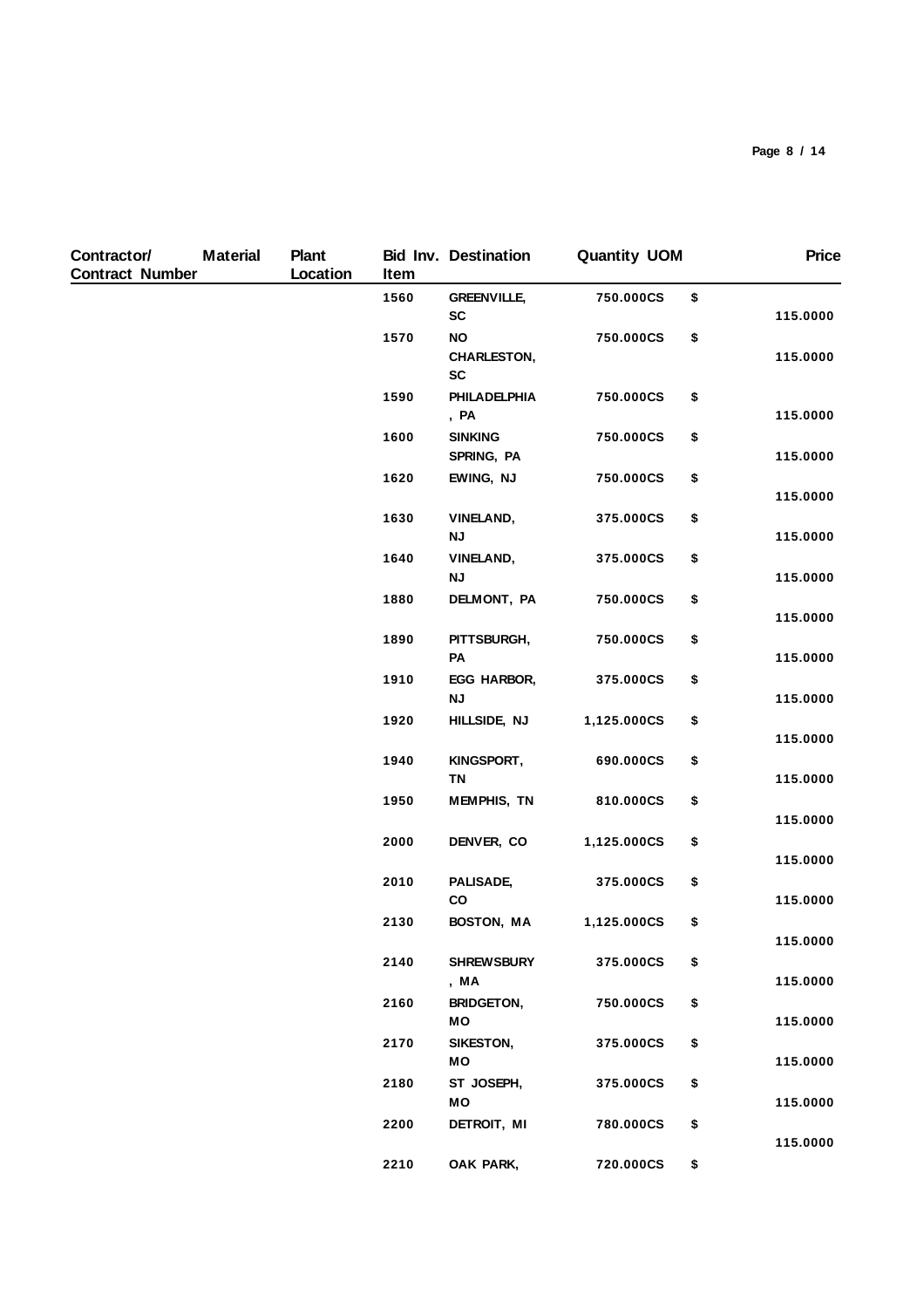| Contractor/<br><b>Contract Number</b> | <b>Material</b> | Plant<br>Location                      | Item | <b>Bid Inv. Destination</b> | <b>Quantity UOM</b> | <b>Price</b>               |
|---------------------------------------|-----------------|----------------------------------------|------|-----------------------------|---------------------|----------------------------|
|                                       |                 |                                        |      | MI                          |                     |                            |
|                                       |                 |                                        | 2230 | <b>WASHINGTON</b><br>, DC   | 600.000CS           | \$<br>115.0000<br>115.0000 |
|                                       |                 |                                        | 2240 | <b>WASHINGTON</b><br>, DC   | 900.000CS           | \$<br>115.0000             |
|                                       |                 |                                        | 2290 | <b>OKLAHOMA</b><br>CITY, OK | 900.000CS           | \$<br>115.0000             |
|                                       |                 |                                        | 2300 | TULSA, OK                   | 600.000CS           | \$<br>115.0000             |
|                                       |                 |                                        | 2320 | DES MOINES,<br>IA           | 887.000CS           | \$<br>115.0000             |
|                                       |                 |                                        | 2330 | <b>WATERLOO,</b><br>IA      | 613.000CS           | \$<br>115.0000             |
|                                       |                 |                                        | 2400 | HOUSTON,<br><b>TX</b>       | 375.000CS           | \$<br>115.0000             |
|                                       |                 |                                        | 2410 | PLANO, TX                   | 1,125.000CS         | \$<br>115.0000             |
|                                       |                 |                                        | 2460 | DES MOINES,<br>IA           | 887.000CS           | \$<br>115.0000             |
|                                       |                 |                                        | 2470 | <b>WATERLOO,</b><br>IA      | 613.000CS           | \$<br>115.0000             |
|                                       |                 |                                        | 2490 | BUFFALO, NY                 | 750.000CS           | \$<br>115.0000             |
|                                       |                 |                                        | 2500 | SYRACUSE,<br><b>NY</b>      | 750.000CS           | \$<br>115.0000             |
|                                       |                 |                                        | 2520 | LAREDO, TX                  | 375.000CS           | \$<br>115.0000             |
|                                       |                 |                                        | 2530 | PHARR, TX                   | 1,125.000CS         | \$<br>115.0000             |
|                                       |                 |                                        | 2550 | <b>BENTON</b><br>HARBOR, MI | 375.000CS           | \$<br>115.0000             |
|                                       |                 |                                        | 2560 | DETROIT, MI                 | 694.000CS           | \$<br>115.0000             |
|                                       |                 |                                        | 2570 | LANSING, MI                 | 431.000CS           | \$<br>115.0000             |
|                                       |                 | Subtotal                               |      |                             | 97,500.000CS        |                            |
|                                       |                 | SHRIMP PEELED & DVND 51-70 PKG#10/2 LB |      |                             |                     |                            |
|                                       |                 |                                        | 2960 | <b>SACRAMENTO</b><br>, CA   | 1,500.000CS         | \$<br>105.0000             |
|                                       |                 |                                        | 2980 | SAN DIEGO,<br>CA            | 1,500.000CS         | \$<br>105.0000             |
|                                       |                 |                                        | 3010 | <b>PEM BROKE</b>            | 1,500.000CS         | \$                         |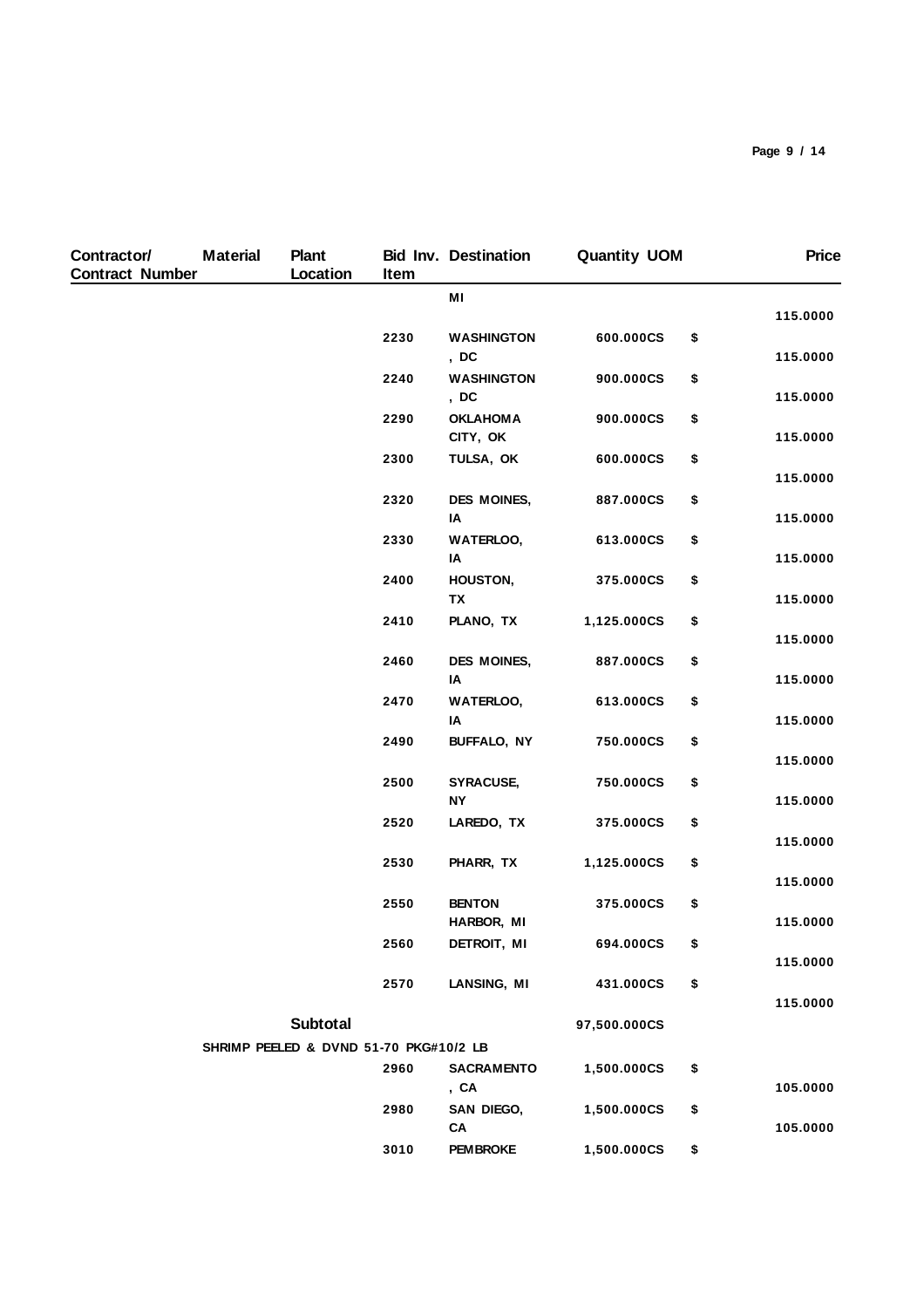| Contractor/<br><b>Contract Number</b> | <b>Material</b> | <b>Plant</b><br>Location | Item | <b>Bid Inv. Destination</b> | <b>Quantity UOM</b> | <b>Price</b>               |
|---------------------------------------|-----------------|--------------------------|------|-----------------------------|---------------------|----------------------------|
|                                       |                 |                          |      | PARK, FL                    |                     |                            |
|                                       |                 |                          | 3110 | <b>NEW</b><br>ORLEANS, LA   | 1,500.000CS         | \$<br>105.0000<br>105.0000 |
|                                       |                 |                          | 3140 | CREEDMOOR,<br>NC            | 1,500.000CS         | \$<br>105.0000             |
|                                       |                 |                          | 3170 | SALISBURY,<br>NC            | 1,500.000CS         | \$<br>105.0000             |
|                                       |                 |                          | 3180 | SALISBURY,<br>NC            | 1,500.000CS         | \$<br>105.0000             |
|                                       |                 |                          | 3230 | LAS VEGAS,<br><b>NV</b>     | 1,500.000CS         | \$<br>105.0000             |
|                                       |                 |                          | 3250 | BRONX, NY                   | 1,500.000CS         | \$<br>105.0000             |
|                                       |                 |                          | 3260 | BRONX, NY                   | 1,500.000CS         | \$<br>105.0000             |
|                                       |                 |                          | 3260 | BRONX, NY                   | 1,500.000CS         | \$<br>105.0000             |
|                                       |                 |                          | 3290 | LATHAM, NY                  | 1,500.000CS         | \$<br>105.0000             |
|                                       |                 |                          | 3320 | <b>GROVE CITY,</b><br>OH    | 1,500.000CS         | \$<br>105.0000             |
|                                       |                 |                          | 3360 | HOUSTON,<br><b>TX</b>       | 1,500.000CS         | \$<br>105.0000             |
|                                       |                 |                          | 3410 | <b>BROOKLYN</b><br>PARK, MN | 853.000CS           | \$<br>105.0000             |
|                                       |                 |                          | 3420 | NEW HOPE,<br>ΜN             | 377.000CS           | \$<br>105.0000             |
|                                       |                 |                          | 3430 | ROCHESTER,<br><b>MN</b>     | 270.000CS           | \$<br>105.0000             |
|                                       |                 |                          | 3560 | <b>BLOOMINGTO</b><br>N, IN  | 300.000CS           | \$<br>105.0000             |
|                                       |                 |                          | 3570 | <b>INDIANAPOLIS</b><br>, IN | 900.000CS           | \$<br>105.0000             |
|                                       |                 |                          | 3580 | LOUISVILLE,<br>KY           | 300.000CS           | \$<br>105.0000             |
|                                       |                 |                          | 3690 | POCATELLO,<br>ID            | 510.000CS           | \$<br>105.0000             |
|                                       |                 |                          | 3700 | TWIN FALLS,<br>ID           | 990.000CS           | \$<br>105.0000             |
|                                       |                 |                          | 3720 | FARGO, ND                   | 750.000CS           | \$<br>105.0000             |
|                                       |                 |                          | 3730 | SIOUX FALLS,<br>SD          | 750.000CS           | \$<br>105.0000             |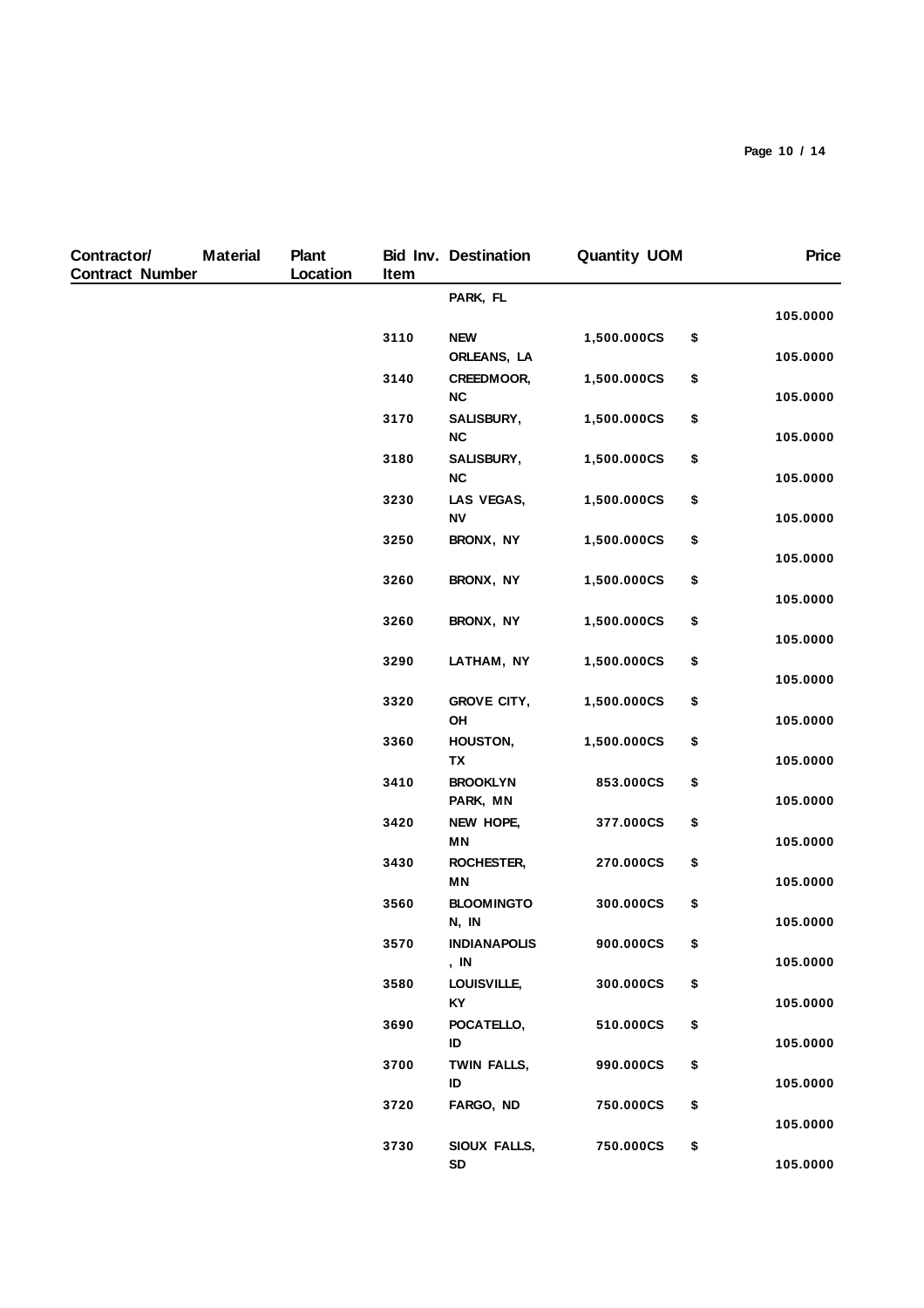| Contractor/<br><b>Contract Number</b> | <b>Material</b> | <b>Plant</b><br>Location | Item | <b>Bid Inv. Destination</b>       | <b>Quantity UOM</b> | <b>Price</b>   |
|---------------------------------------|-----------------|--------------------------|------|-----------------------------------|---------------------|----------------|
|                                       |                 |                          | 3810 | <b>JENKINS</b><br>TOWNSHIP,<br>PA | 375.000CS           | \$<br>105.0000 |
|                                       |                 |                          | 3820 | NAZARETH,<br>PA                   | 375.000CS           | \$<br>105.0000 |
|                                       |                 |                          | 3830 | <b>PHILADELPHIA</b><br>, PA       | 750.000CS           | \$<br>105.0000 |
|                                       |                 |                          | 3880 | <b>EVANSVILLE,</b><br>IN          | 300.000CS           | \$<br>105.0000 |
|                                       |                 |                          | 3890 | <b>INDIANAPOLIS</b><br>, IN       | 900.000CS           | \$<br>105.0000 |
|                                       |                 |                          | 3900 | <b>TERRE</b><br>HAUTE, IN         | 300.000CS           | \$<br>105.0000 |
|                                       |                 |                          | 3920 | MESA, AZ                          | 750.000CS           | \$<br>105.0000 |
|                                       |                 |                          | 3930 | TUCSON, AZ                        | 750.000CS           | \$<br>105.0000 |
|                                       |                 |                          | 3950 | LIMA, OH                          | 650.000CS           | \$<br>105.0000 |
|                                       |                 |                          | 3960 | LOGAN, OH                         | 425.000CS           | \$<br>105.0000 |
|                                       |                 |                          | 3970 | SPRINGFIELD,<br>OH                | 425.000CS           | \$<br>105.0000 |
|                                       |                 |                          | 3990 | PHILADELPHIA<br>, PA              | 750.000CS           | \$<br>105.0000 |
|                                       |                 |                          | 4000 | <b>WILLIAMSPOR</b><br>T, PA       | 750.000CS           | \$<br>105.0000 |
|                                       |                 |                          | 4020 | FLINT, MI                         | 600.000CS           | \$<br>105.0000 |
|                                       |                 |                          | 4030 | FLINT, MI                         | 450.000CS           | \$<br>105.0000 |
|                                       |                 |                          | 4040 | <b>WESTLAND,</b><br>МI            | 450.000CS           | \$<br>105.0000 |
|                                       |                 |                          | 4060 | DENVER, CO                        | 750.000CS           | \$<br>105.0000 |
|                                       |                 |                          | 4070 | LOUISVILLE,<br>CO                 | 375.000CS           | \$<br>105.0000 |
|                                       |                 |                          | 4080 | LOVELAND,<br>CO                   | 375.000CS           | \$<br>105.0000 |
|                                       |                 |                          | 4130 | ANN ARBOR,<br>ΜI                  | 450.000CS           | \$<br>105.0000 |
|                                       |                 |                          | 4140 | <b>GRAND</b><br>RAPIDS, MI        | 450.000CS           | \$<br>105.0000 |
|                                       |                 |                          | 4150 | LANSING, MI                       | 600.000CS           | \$             |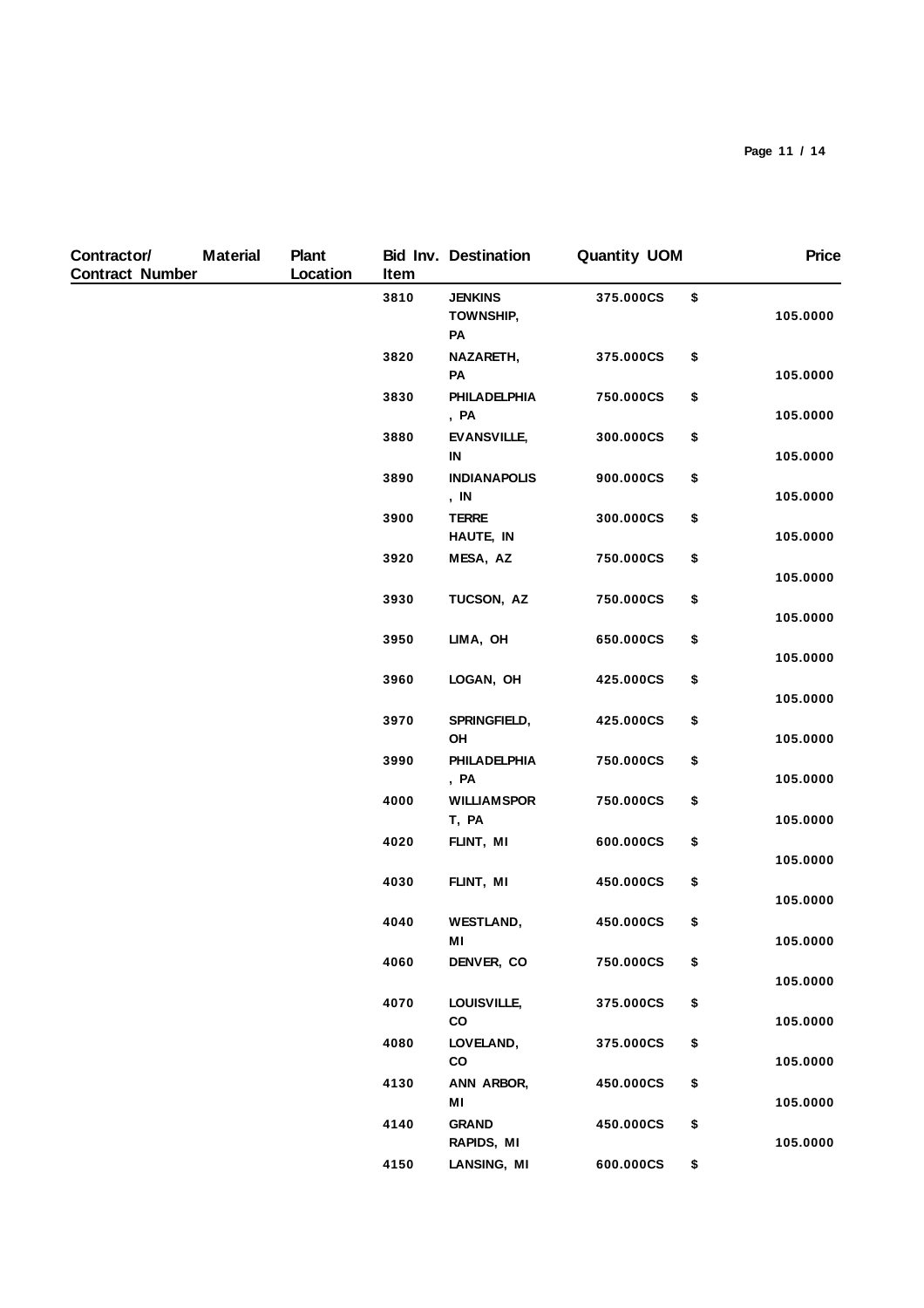| Contractor/<br><b>Contract Number</b> | <b>Material</b> | <b>Plant</b><br>Location | Item | <b>Bid Inv. Destination</b>   | <b>Quantity UOM</b> | <b>Price</b>               |
|---------------------------------------|-----------------|--------------------------|------|-------------------------------|---------------------|----------------------------|
|                                       |                 |                          |      |                               |                     | 105.0000                   |
|                                       |                 |                          | 4170 | WICHITA, KS                   | 546.000CS           | \$<br>105.0000             |
|                                       |                 |                          | 4180 | <b>KANSAS</b><br>CITY, MO     | 954.000CS           | \$<br>105.0000             |
|                                       |                 |                          | 4240 | LORAIN, OH                    | 450.000CS           | \$<br>105.0000             |
|                                       |                 |                          | 4250 | TOLEDO, OH                    | 1,050.000CS         | \$                         |
|                                       |                 |                          | 4270 | ALEXANDRIA,<br>LA             | 450.000CS           | \$<br>105.0000<br>105.0000 |
|                                       |                 |                          | 4280 | <b>MONROE, LA</b>             | 465.000CS           | \$<br>105.0000             |
|                                       |                 |                          | 4290 | SHREVEPORT,<br>LA             | 585.000CS           | \$<br>105.0000             |
|                                       |                 |                          | 4340 | <b>FREDERICKSB</b><br>URG, VA | 750.000CS           | \$<br>105.0000             |
|                                       |                 |                          | 4350 | LORTON, VA                    | 750.000CS           | \$<br>105.0000             |
|                                       |                 |                          | 4400 | EGG HARBOR,<br><b>NJ</b>      | 375.000CS           | \$<br>105.0000             |
|                                       |                 |                          | 4410 | HILLSIDE, NJ                  | 1,125.000CS         | \$<br>105.0000             |
|                                       |                 |                          | 4430 | <b>BENTON</b><br>HARBOR, MI   | 450.000CS           | \$<br>105.0000             |
|                                       |                 |                          | 4440 | <b>COMSTOCK</b><br>PARK, MI   | 750.000CS           | \$<br>105.0000             |
|                                       |                 |                          | 4450 | LANSING, MI                   | 300.000CS           | \$<br>105.0000             |
|                                       |                 |                          | 4470 | LEXINGTON,<br>KY              | 750.000CS           | \$<br>105.0000             |
|                                       |                 |                          | 4480 | LOUISVILLE,<br><b>KY</b>      | 750.000CS           | \$<br>105.0000             |
|                                       |                 |                          | 4500 | <b>EVANSVILLE,</b><br>IN      | 200.000CS           | \$<br>105.0000             |
|                                       |                 |                          | 4510 | LEXINGTON,<br>KY              | 1,100.000CS         | \$<br>105.0000             |
|                                       |                 |                          | 4520 | <b>MAYFIELD,</b><br>KY        | 200.000CS           | \$<br>105.0000             |
|                                       |                 |                          | 4540 | FARGO, ND                     | 750.000CS           | \$<br>105.0000             |
|                                       |                 |                          | 4550 | SIOUX FALLS,<br>SD            | 750.000CS           | \$<br>105.0000             |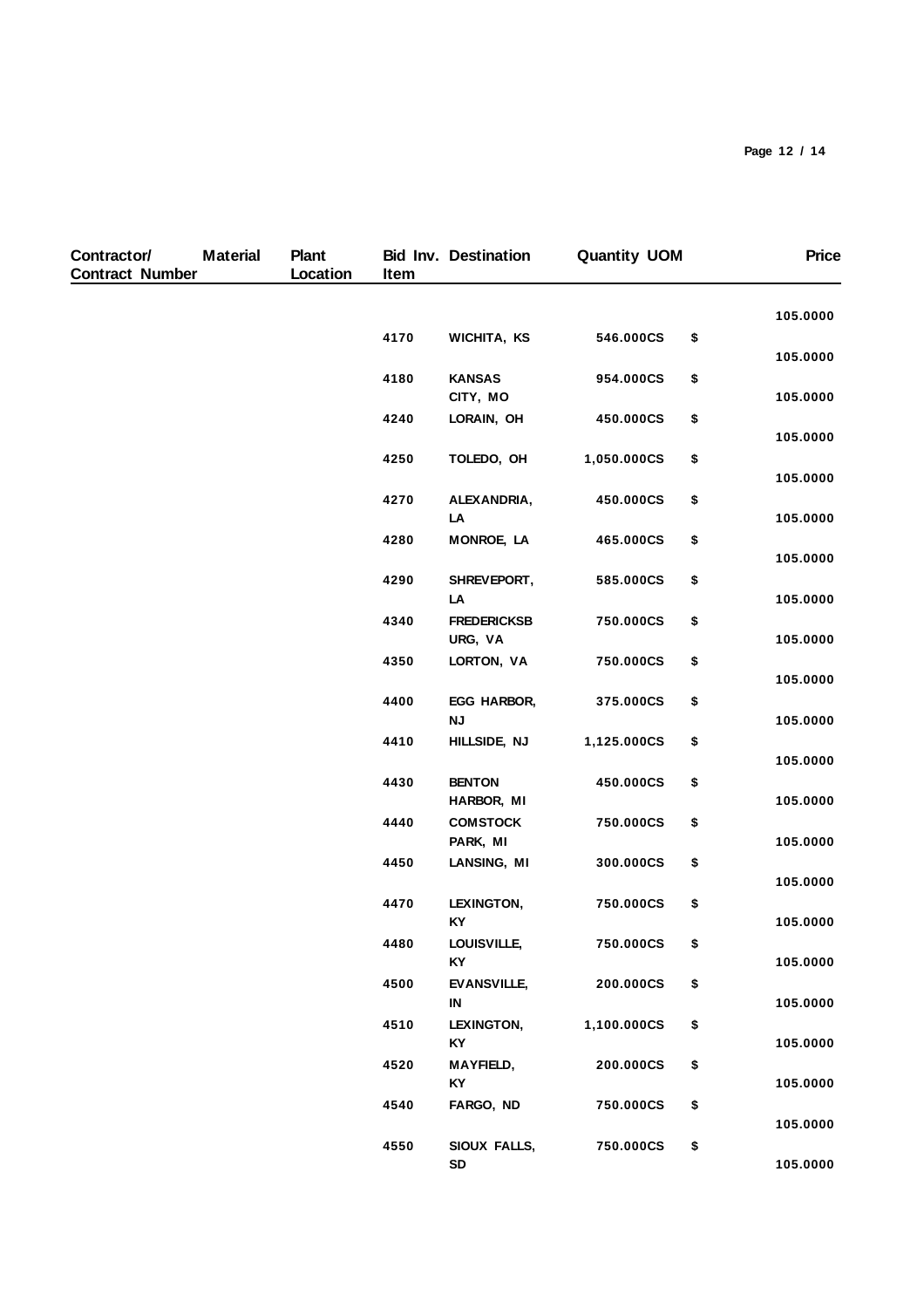| Contractor/<br><b>Contract Number</b>                                                       | <b>Material</b>                        | <b>Plant</b><br>Location               | Item | <b>Bid Inv. Destination</b>  | <b>Quantity UOM</b> | <b>Price</b>        |
|---------------------------------------------------------------------------------------------|----------------------------------------|----------------------------------------|------|------------------------------|---------------------|---------------------|
|                                                                                             |                                        |                                        | 4570 | CREEDMOOR,<br>NC             | 750.000CS           | \$<br>105.0000      |
|                                                                                             |                                        |                                        | 4580 | SALISBURY,<br><b>NC</b>      | 750.000CS           | \$<br>105.0000      |
|                                                                                             |                                        |                                        | 4600 | WICHITA, KS                  | 774.000CS           | \$<br>105.0000      |
|                                                                                             |                                        |                                        | 4610 | WICHITA, KS                  | 726.000CS           | \$<br>105.0000      |
|                                                                                             |                                        | <b>Subtotal</b>                        |      |                              | 55,500.000CS        |                     |
|                                                                                             | <b>Contract Total</b>                  |                                        |      |                              | 153,000.000CS       | \$<br>17,040,000.00 |
| <b>Contractor Total</b>                                                                     |                                        |                                        |      |                              | 153,000.000 CS      | \$<br>17,040,000.00 |
| <b>SEA PEARL SEAFOOD</b><br>COMPANY, INC.<br>PO BOX 649<br>BAYOU LA BATRE, AL<br>36509-2308 |                                        |                                        |      |                              |                     |                     |
| 12-3J14-20-C-3523<br>4100021816                                                             |                                        | Bayou La Batre, AL                     |      |                              |                     |                     |
|                                                                                             | SHRIMP PEELED & DVND 31-50 PKG#10/2 LB |                                        |      |                              |                     |                     |
|                                                                                             |                                        |                                        | 260  | <b>VERNON, CA</b>            | 1,500.000CS         | \$<br>105.0000      |
|                                                                                             |                                        |                                        | 570  | ERLANGER,<br><b>KY</b>       | 1,500.000CS         | \$<br>103.0000      |
|                                                                                             |                                        |                                        | 1190 | <b>PHILADELPHIA</b><br>, PA  | 750.000CS           | \$<br>105.0000      |
|                                                                                             |                                        |                                        | 1200 | <b>SINKING</b><br>SPRING, PA | 750.000CS           | \$<br>105.0000      |
|                                                                                             |                                        |                                        | 1390 | DAVENPORT,<br>ΙA             | 750.000CS           | \$<br>106.0000      |
|                                                                                             |                                        |                                        | 1400 | GENEVA, IL                   | 750.000CS           | \$<br>106.0000      |
|                                                                                             |                                        | Subtotal                               |      |                              | 6,000.000CS         |                     |
|                                                                                             |                                        | SHRIMP PEELED & DVND 51-70 PKG#10/2 LB |      |                              |                     |                     |
|                                                                                             |                                        |                                        | 2880 | MESA, AZ                     | 1,500.000CS         | \$<br>98.0000       |
|                                                                                             |                                        |                                        | 2910 | PHOENIX, AZ                  | 1,500.000CS         | \$<br>98.0000       |
|                                                                                             |                                        |                                        | 2940 | TUCSON, AZ                   | 1,500.000CS         | \$<br>98.0000       |